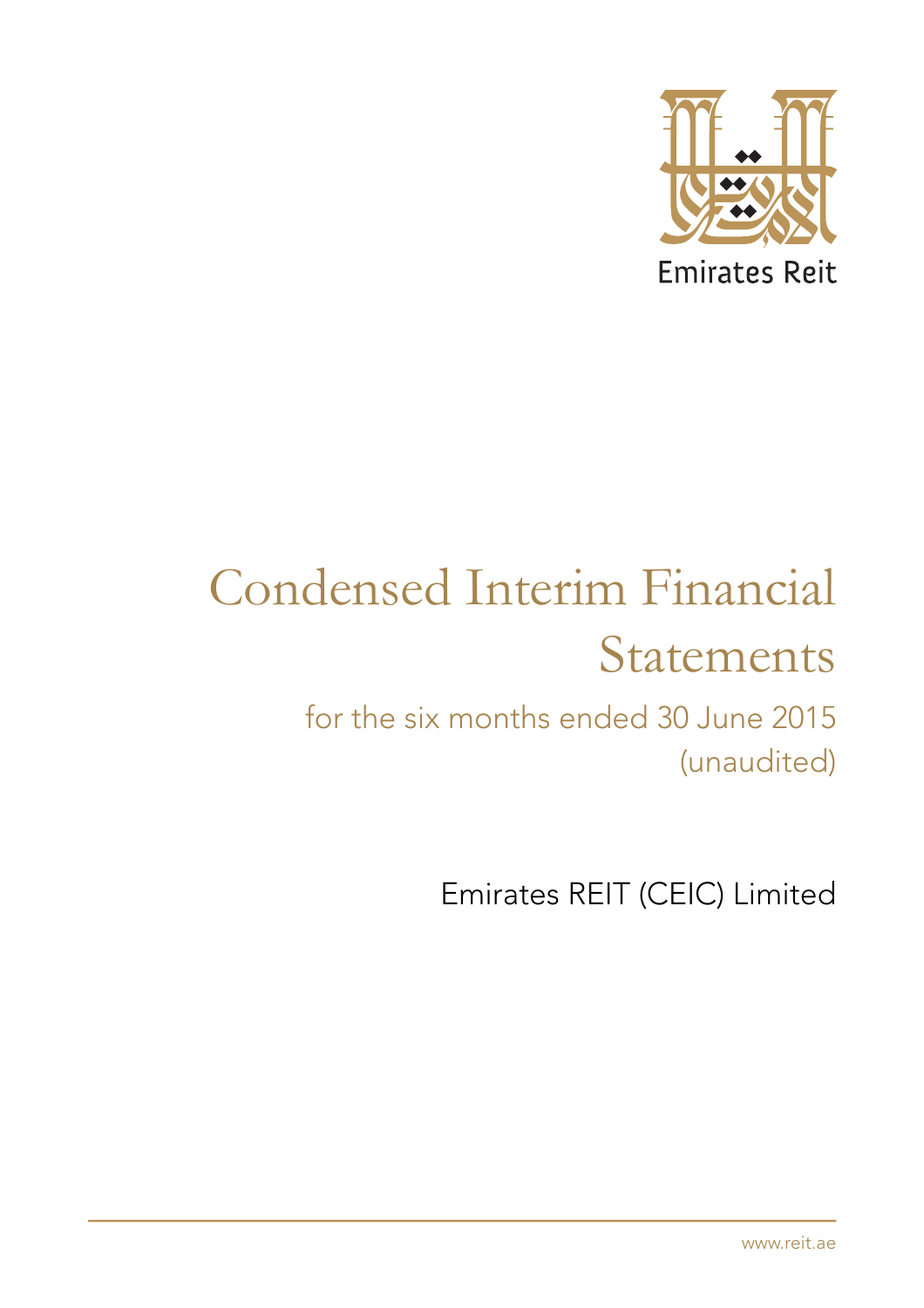This Report contains certain 'forward-looking' statements.

Such statements reflect current views on, among other things, our markets, activities and prospects. Such 'forwardlooking' statements can sometimes, but not always, be identified by their reference to a date or point in the future or the use of 'forward looking' terminology, including terms such as 'believes', 'estimates', 'anticipates', 'expects', 'forecasts', 'intends', 'plans', 'projects', 'goal', 'target', 'aim', 'may', 'will', 'would', 'could', 'should' or similar expressions or in each case their negative or variations or comparable terminology.

By their nature, forward-looking statements involve inherent risks and uncertainties because they relate to future events and circumstances which may or may not occur and may be beyond our ability to control or predict. Therefore they should be regarded with caution. Important factors that could cause actual results, performance or achievements of Emirates REIT (CEIC) Limited ("Emirates REIT") to differ materially from any outcomes or results expressed or implied by such forward-looking statements include, among other things, general business and economic conditions globally, industry trends, competition, changes in government and other regulation, including in relation to the environment, health and safety, changes in political and economic stability, changes in occupier demand and tenant default and the availability and cost of finance. Such forward-looking statements should therefore be construed in light of such factors. Information contained in this Report relating to Emirates REIT or its share price, or the yield on its shares are not guarantees of, and should not be relied upon as an indicator of future performance.

Any forward-looking statements made by or on behalf of Emirates REIT speak only as of the date they are made and no representation, assurance, guarantee or warranty is given in relation to them (whether by Emirates REIT or any of its associates, directors, officers, employees or advisers), including as to their completeness, accuracy or the basis on which they were prepared. Other than in accordance with our legal and regulatory obligations, Emirates REIT does not intend or undertake to update or revise forward-looking statements to reflect any changes in its expectations with regard thereto or any changes in information, events, conditions or circumstances on which any such statement is based.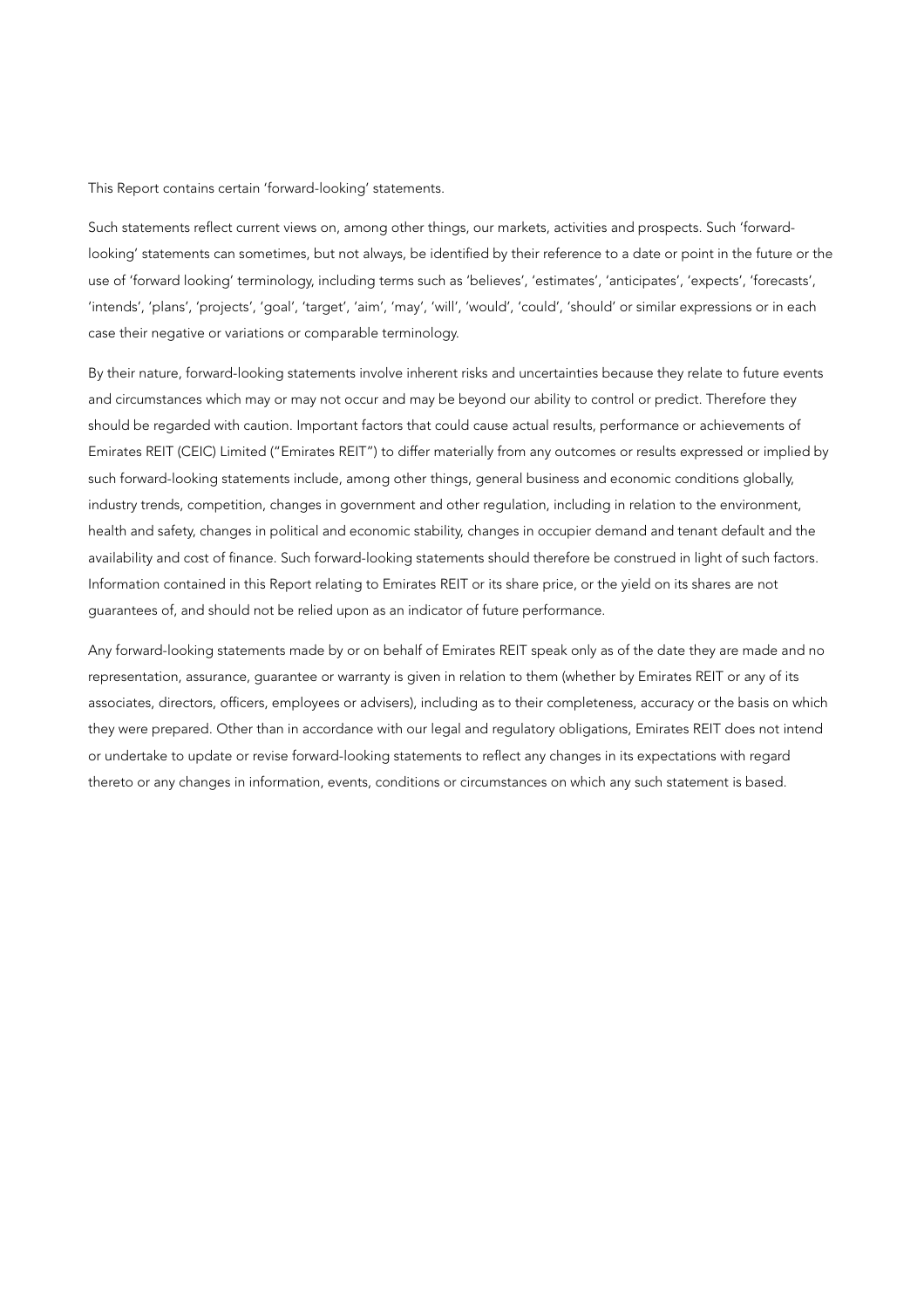# Condensed Interim Financial Statements

for the six months ended 30 June 2015

| $PAGE$ 05 |
|-----------|
|           |
|           |
| .BAGE08   |
|           |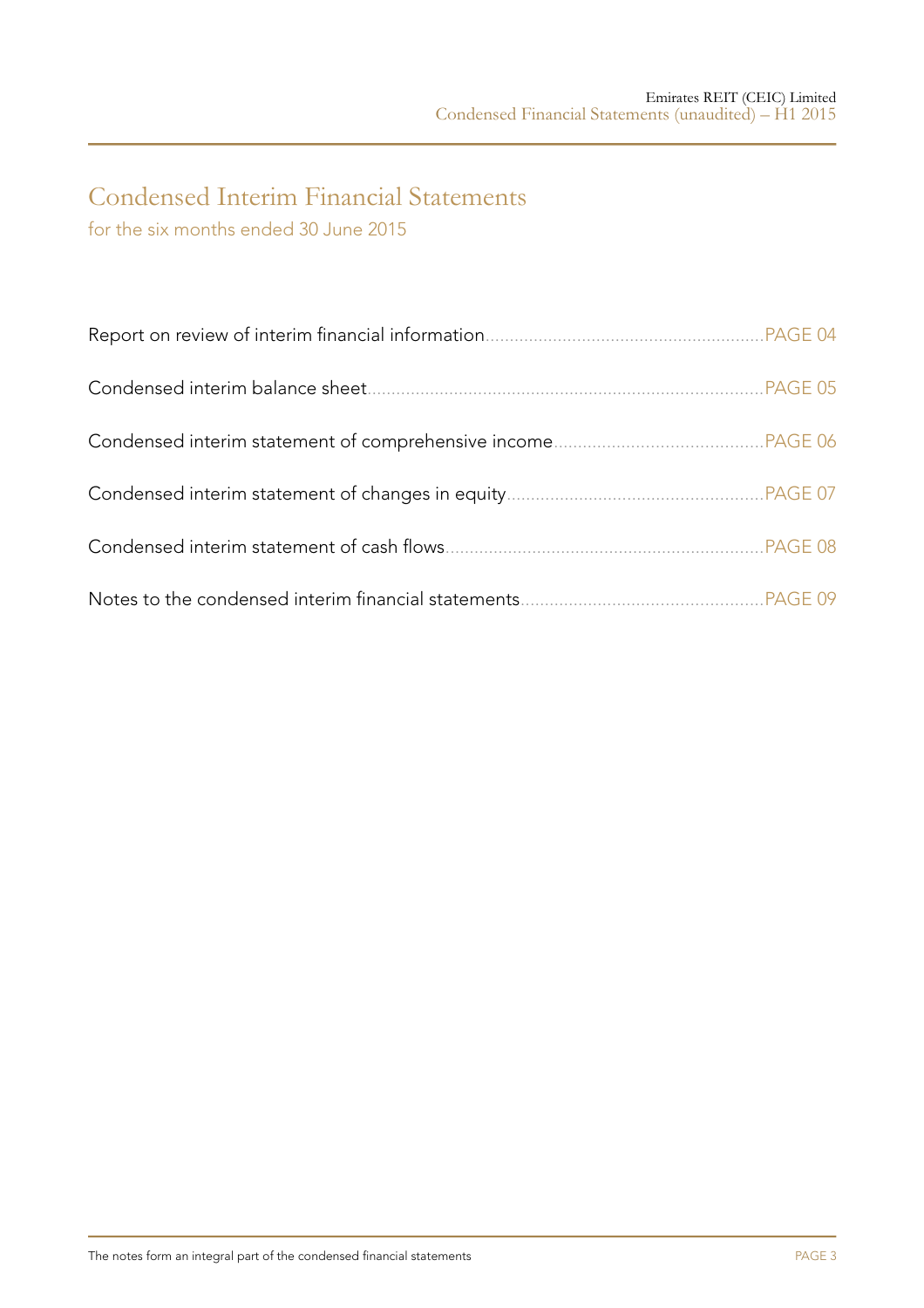### Report on review of interim financial information to the shareholders of Emirates REIT (CEIC) Limited

### Introduction

We have reviewed the accompanying interim balance sheet of Emirates REIT (CEIC) Limited (the "REIT") as of 30 June 2015 and the related interim statements of comprehensive income, changes in equity and cash flows for the half-year period then ended. Management is responsible for the preparation and presentation of these condensed

### interim financial statements in accordance with International Accounting Standard 34, 'Interim financial reporting' as issued by the International Accounting Standards Board (IASB). Our responsibility is to express a conclusion on these condensed interim financial statements based on our review.

# Scope of review

We conducted our review in accordance with International Standard on Review Engagements 2410, 'Review of Interim Financial Information Performed by the Independent Auditor of the Entity'. A review of interim financial information consists of making enquiries, primarily of persons responsible for financial and accounting matters, and applying analytical and other review

procedures. A review is substantially less in scope than an audit conducted in accordance with International Standards on Auditing and consequently does not enable us to obtain assurance that we would become aware of all significant matters that might be identified in an audit. Accordingly, we do not express an audit opinion.

### Conclusion

Based on our review, nothing has come to our attention that causes us to believe that the accompanying condensed interim financial

statements are not prepared, in all material respects, in accordance with International Accounting Standard 34 as issued by the IASB.

PricewaterhouseCoopers, Dubai, United Arab Emirates

Audit Principal – Mohamed ElBorno 4 August 2015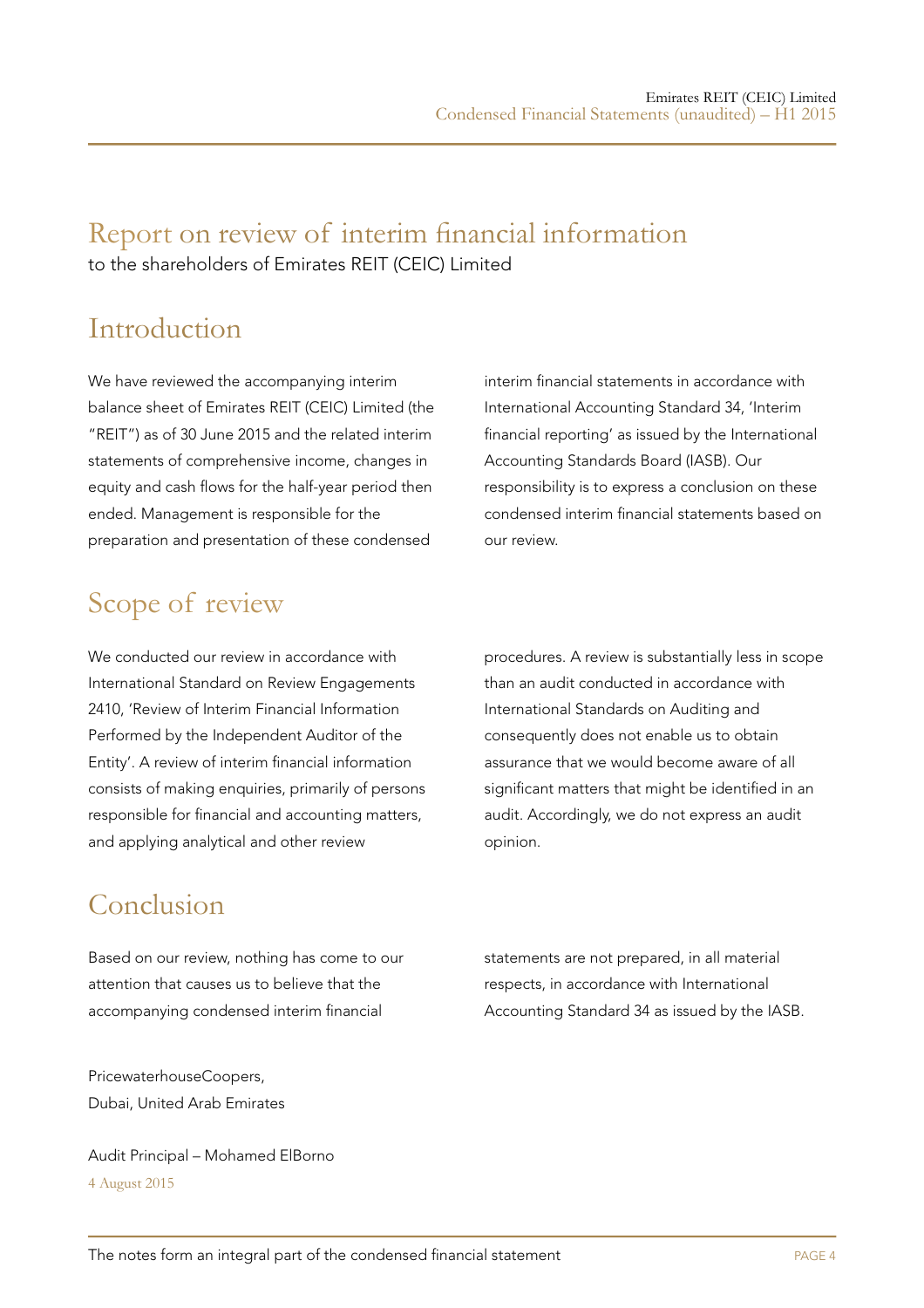# Condensed Interim Balance Sheet

|                                           |             | As at 30 June 2015 | As at 31 Dec. 2014 |
|-------------------------------------------|-------------|--------------------|--------------------|
| ASSETS (USD'000)                          | <b>Note</b> | Unaudited          | Audited            |
| Non-current assets                        |             |                    |                    |
| Investment properties                     | 6           | 614,967            | 575,332            |
| Current assets                            |             |                    |                    |
| Receivables, prepayments and other assets |             | 2,231              | 2,188              |
| Cash and bank balances                    |             | 8,674              | 16,629             |
| <b>Total Current Assets</b>               |             | 10,905             | 18,817             |
| <b>Total assets</b>                       |             | 625,872            | 594,149            |

|                                        |             | As at 30 June 2015 | As at 31 Dec. 2014 |
|----------------------------------------|-------------|--------------------|--------------------|
| EQUITY AND LIABILITIES (USD'000)       | <b>Note</b> | Unaudited          | Audited            |
| <b>EQUITY</b>                          |             |                    |                    |
| Share capital                          | 8           | 299,621            | 299,621            |
| Share premium                          | 9           | 59,393             | 59,393             |
| Retained earnings                      |             | 84,164             | 73,022             |
| Total equity                           |             | 443,178            | 432,036            |
| <b>LIABILITIES</b>                     |             |                    |                    |
| Non-current liabilities                |             |                    |                    |
| Islamic financing                      | 14          | 150,653            | 136,697            |
| <b>Current liabilities</b>             |             |                    |                    |
| Islamic financing                      | 14          | 19,417             | 16,486             |
| Accounts payable and other liabilities | 15          | 12,624             | 8,930              |
|                                        |             | 32,041             | 25,416             |
| <b>Total liabilities</b>               |             | 182,694            | 162,113            |
| <b>Total equity and liabilities</b>    |             | 625,872            | 594,149            |
|                                        |             |                    |                    |
|                                        |             | As at 30 June 2015 | As at 31 Dec. 2014 |
| <b>NET ASSET VALUE</b>                 | <b>Note</b> | Unaudited          | Audited            |
| Net asset value (USD)                  |             | 443,177,733        | 432,035,659        |
| Number of shares*                      |             | 299,620,541        | 299,620,541        |
| Net asset value USD per share          |             | 1.48               | 1.44               |

\* These condensed interim financial statements were approved by the Board of Directors of Emirates REIT Management (Private) Limited on 4 August 2015 as the sole director of Emirates REIT (CEIC) Limited and signed on their behalf by Sylvain Vieujot (Executive Deputy Chairman) and James Anderson (Chief Financial Officer).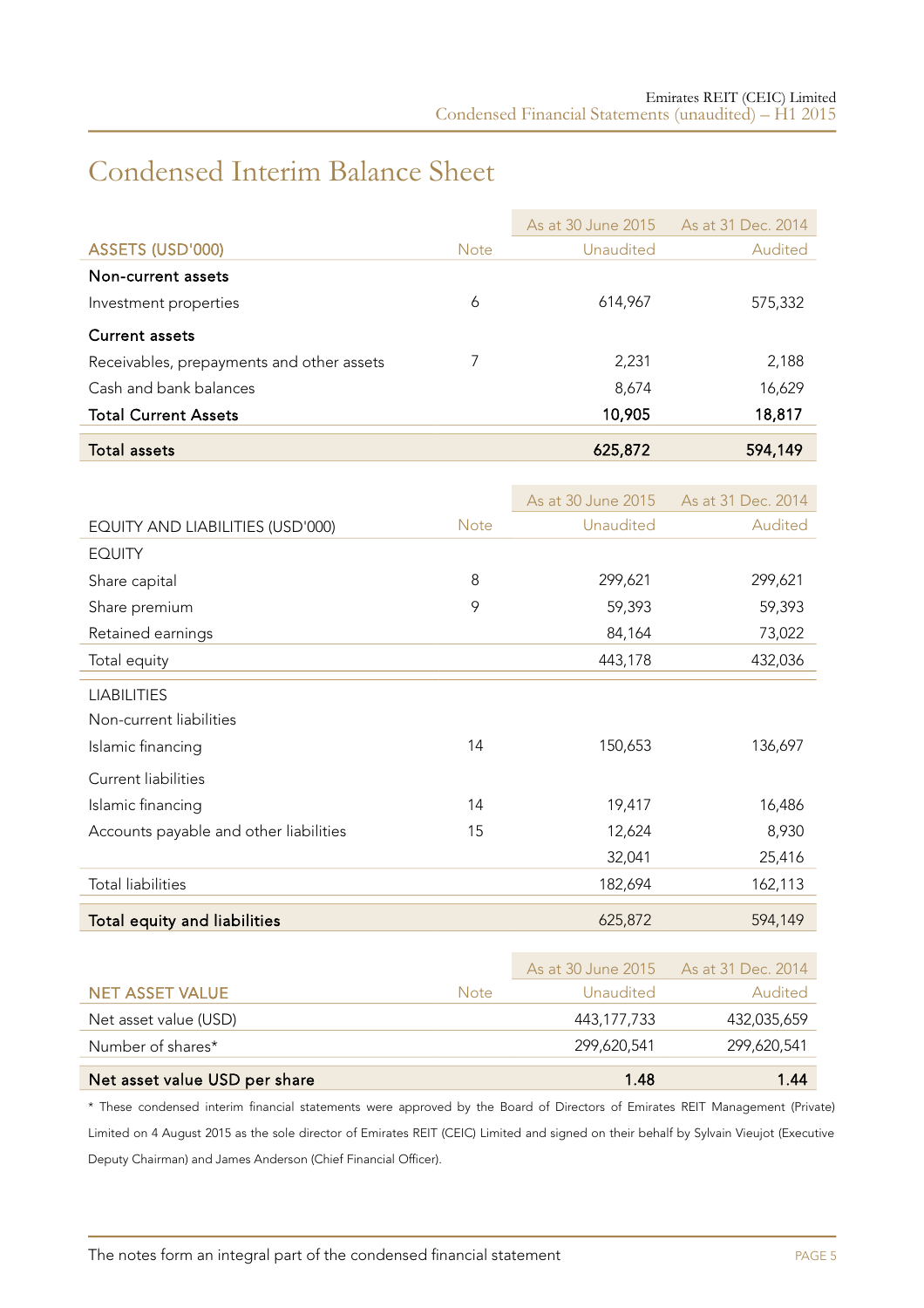# Condensed Interim Statement of Comprehensive Income

|                                                           |             | Six months ended 30 June |           |
|-----------------------------------------------------------|-------------|--------------------------|-----------|
| In USD'000                                                | <b>Note</b> | 2015                     | 2014      |
|                                                           |             | Unaudited                | Unaudited |
| Properties Income                                         |             |                          |           |
| Rental income                                             |             | 16,325                   | 15,376    |
| Service fee income                                        |             | 2,621                    | 2,252     |
| Other property income                                     |             | 135                      | 111       |
| Total property income                                     |             | 19,081                   | 17,739    |
| Property operating expense                                |             | (5,943)                  | (3,824)   |
| Net unrealised gain on revaluation of investment property | 6           | 31,530                   | 28,084    |
| Net property income                                       |             | 44,668                   | 41,999    |
|                                                           |             |                          |           |
| <b>Expenses</b>                                           |             |                          |           |
| Management fee                                            |             | (4,617)                  | (3, 417)  |
| Performance fee                                           |             | (1,087)                  | (617)     |
| General and administrative expenses                       |             | (810)                    | (332)     |
| REIT administration fee                                   |             | (120)                    | (85)      |
| Auditor's fees                                            |             | (50)                     | (57)      |
| Initial Public Offering ("IPO") costs                     |             |                          | (747)     |
| Other expenses                                            |             | (8)                      | (65)      |
| <b>Operating profit</b>                                   |             | 37,976                   | 36,679    |
|                                                           |             |                          |           |
| <b>Finance Costs and income</b>                           |             |                          |           |
| Finance income                                            |             |                          | 65        |
| Finance costs                                             |             | (2,864)                  | (2, 594)  |
| Finance costs, net                                        |             | (2,864)                  | (2,529)   |
| Profit and total comprehensive income for the period      |             | 35,112                   | 34,150    |
|                                                           |             |                          |           |
| <b>Earnings Per Share</b>                                 |             |                          |           |
| Basic and diluted earnings per share (USD)                | 11          | 0.12                     | 0.16      |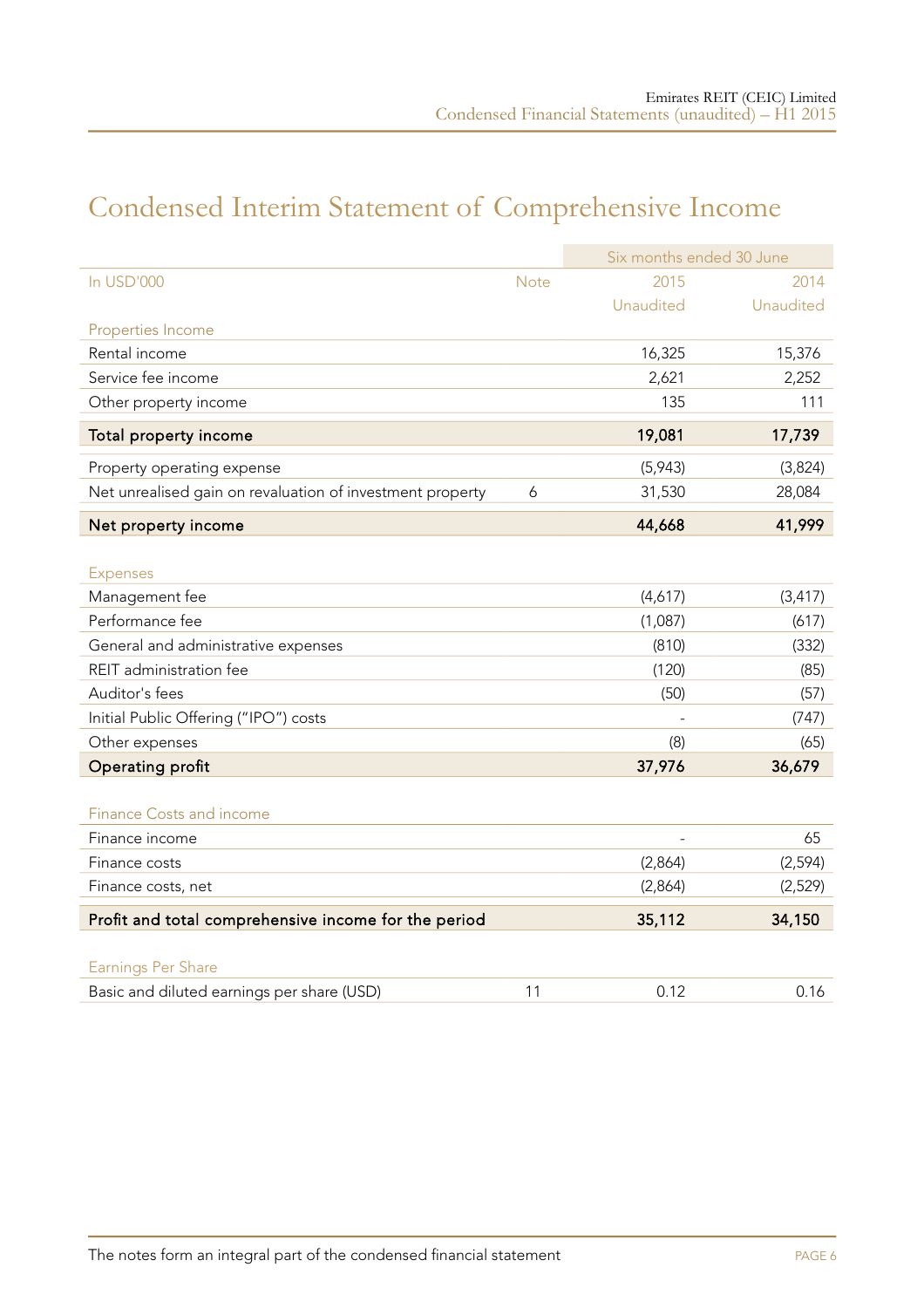# Condensed Interim Statement of Changes in Equity

|                                      | <b>Share</b>             | Share   | Retained |          |
|--------------------------------------|--------------------------|---------|----------|----------|
| In USD'000                           | capital                  | premium | earnings | Total    |
| At 1 January 2015                    | 299,621                  | 59,393  | 73,022   | 432,036  |
| Comprehensive income                 |                          |         |          |          |
| Profit for the period                |                          |         | 35,112   | 35,112   |
|                                      |                          |         |          |          |
| Transactions with shareholders       |                          |         |          |          |
| Dividends (Note 10)                  |                          |         | (23,970) | (23,970) |
| At 30 June 2015 (unaudited)          | 299,621                  | 59,393  | 84,164   | 443,178  |
|                                      |                          |         |          |          |
| At 1 January 2014                    | 151,643                  | 13,969  | 39,446   | 205,058  |
| Comprehensive income                 |                          |         |          |          |
| Profit for the period                | $\overline{\phantom{a}}$ |         | 34,150   | 34,150   |
|                                      |                          |         |          |          |
| Transactions with shareholders       |                          |         |          |          |
| Shares capital issued (Note 8)       | 147,978                  | 45,423  |          | 193,401  |
| Dividends (Note 10)                  |                          |         | (14,981) | (14,981) |
| Total transactions with shareholders | 147,978                  | 45,423  | (14,981) | 178,420  |
| At 30 June 2014 (unaudited)          | 299,621                  | 59,392  | 58,615   | 417,628  |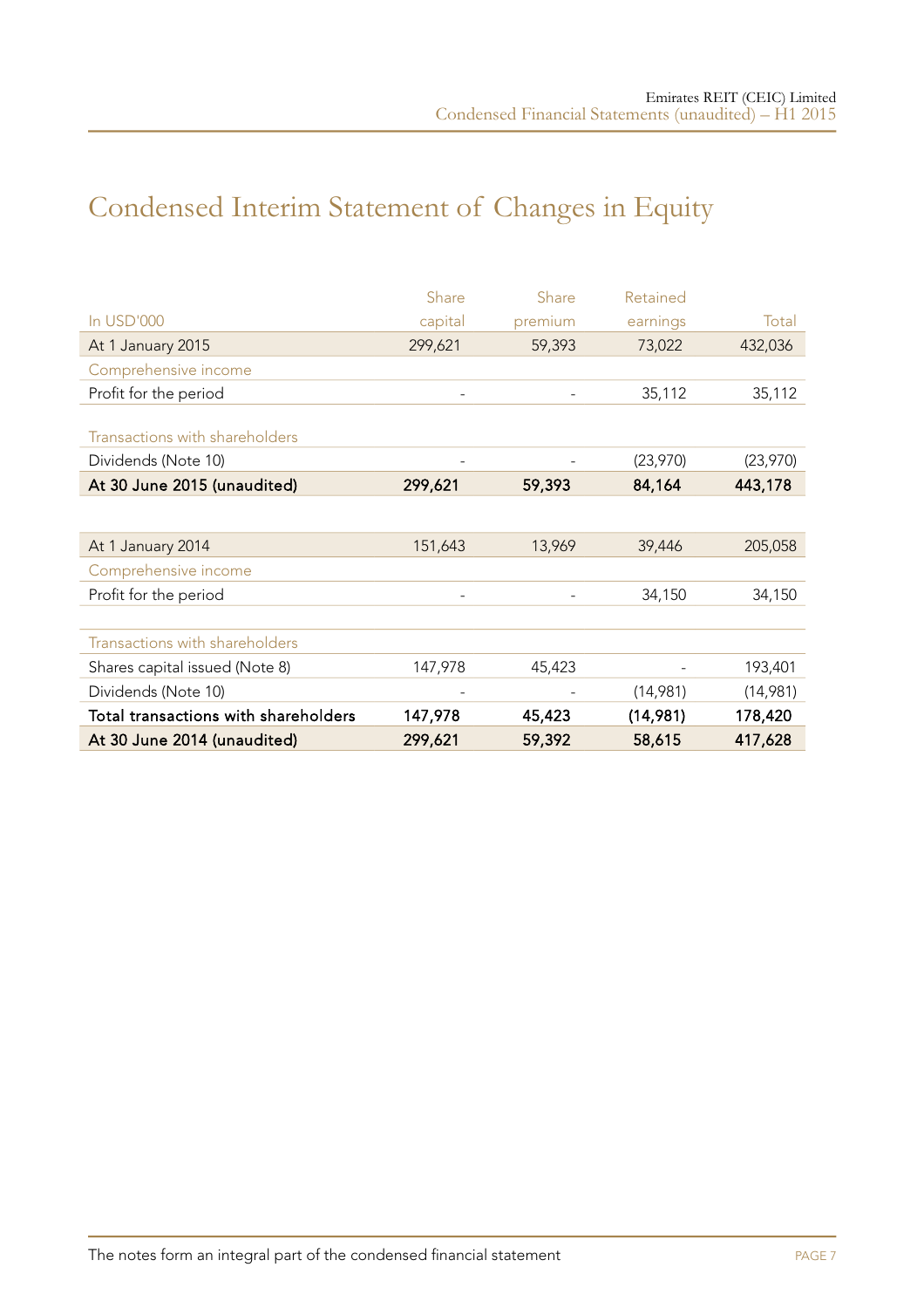# Condensed Interim Statement of Cash Flows

|                                                               |             | Six months ended 30 June |            |
|---------------------------------------------------------------|-------------|--------------------------|------------|
|                                                               |             | 2015                     | 2014       |
| In USD'000                                                    | <b>Note</b> | Unaudited                | Unaudited  |
|                                                               |             |                          |            |
| Operating activities                                          |             |                          |            |
| Profit for the period                                         |             | 35,112                   | 34,150     |
|                                                               |             |                          |            |
| Adjustments for                                               |             |                          |            |
| Net unrealised gain on revaluation of investment property     | 6           | (31, 530)                | (28,084)   |
| Finance cost                                                  |             | 2,864                    | 2,594      |
| Finance income                                                |             |                          | (65)       |
| Provision for doubtful debts, net                             |             | 37                       |            |
| Operating cash flows before changes in working capital        |             | 6,483                    | 8,595      |
|                                                               |             |                          |            |
| Changes in working capital                                    |             |                          |            |
| Receivables, prepayments and other assets (net of provisions) | 7           | (79)                     | (485)      |
| Accounts payable and other liabilities                        |             | 1,749                    | (2,685)    |
| Net cash generated from operating activities                  |             | 8,153                    | 5,425      |
|                                                               |             |                          |            |
| Investing activities                                          |             |                          |            |
| Purchase/development of investment properties                 |             |                          | (208,600)  |
| Additions to property under re-development and fit-out        |             | (6, 287)                 | 0          |
| Finance income received                                       |             |                          | 65         |
| Net cash used in investing activities                         |             | (6, 287)                 | (208, 535) |
|                                                               |             |                          |            |
| <b>Financing activities</b>                                   |             |                          |            |
| Proceeds from issue of shares (net of transaction costs)      | 8           |                          | 193,401    |
| Movement in Islamic financing facilities (net)                |             | 16,817                   | 25,097     |
| Dividend paid                                                 | 10          | (23,970)                 | (14,981)   |
| Finance expense paid                                          |             | (2,668)                  | (2,078)    |
| Net cash (in use) / generated from financing activities       |             | (9,821)                  | 201,439    |
|                                                               |             |                          |            |
| Net increase / (decrease) in cash and cash equivalents        |             | (7, 955)                 | (1,671)    |
| Cash and cash equivalents at the beginning of the period      |             | 16,629                   | 8,145      |
| Cash and cash equivalents at the end of the period            |             | 8,674                    | 6,474      |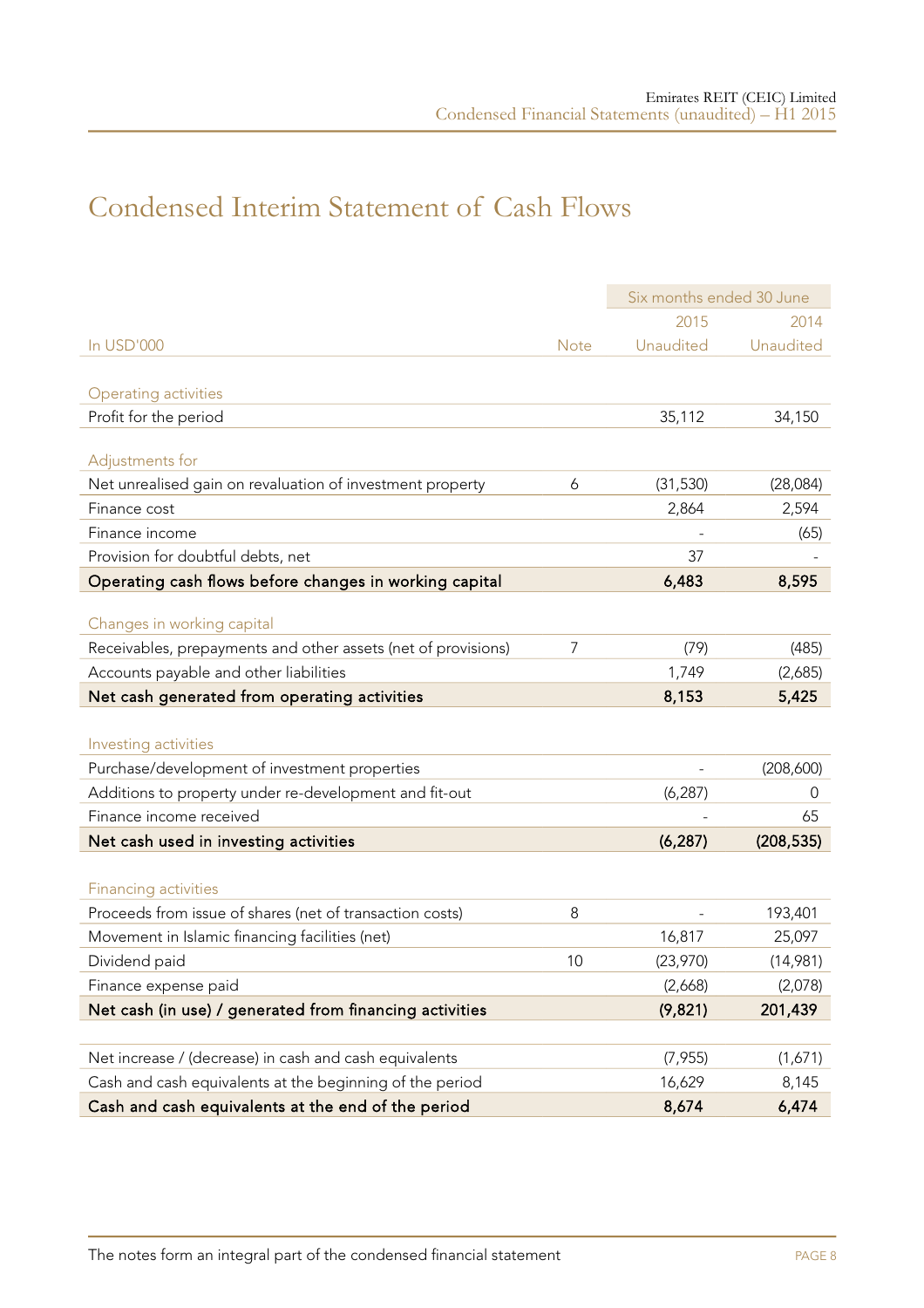# Notes to the Financial Statements

for the period ending 30 June 2015

### General Information

Emirates REIT (CEIC) Limited (the "REIT") is a close ended domestic, public Islamic fund set up for the purpose of investing in Real Property in a Shari'a compliant manner under the provisions of its Articles of Association and the rules and regulations of the Dubai Financial Services Authority ("DFSA") and the Dubai International Financial Centre ("DIFC"), including the DIFC Law No. 2 of 2010 and the Collective Investment Rules contained within the DFSA Rulebooks and operates as an Islamic fund in accordance with such provisions, laws and rules. The REIT was established on 28 November 2010 by the REIT Manager, Emirates REIT Management (Private) Limited, a company limited by shares, duly registered in the DIFC under commercial registration number CL0997, and having its registered office at Level 5, Gate Village 4, DIFC, P.O. Box 482015, Dubai, UAE.

The REIT's shares were admitted to the official list maintained by the DFSA and to trading on NASDAQ Dubai on 8 April 2014 following the REIT's Initial Public Offering ("IPO").

The REIT's business activities are subject to the supervision of a Shari'a Supervisory Board consisting of three independent members appointed by the REIT Manager who review the REIT's compliance with general Shari'a principles, specific fatwas, rulings and guidelines issued. Their review includes examination of evidence relating to the documentation and procedures adopted by the REIT to ensure that its activities are conducted in accordance with Islamic Shari'a principles.

These condensed interim financial statements have been approved by Emirates REIT Management (Private) Limited as the sole director of the REIT on 4 August 2015.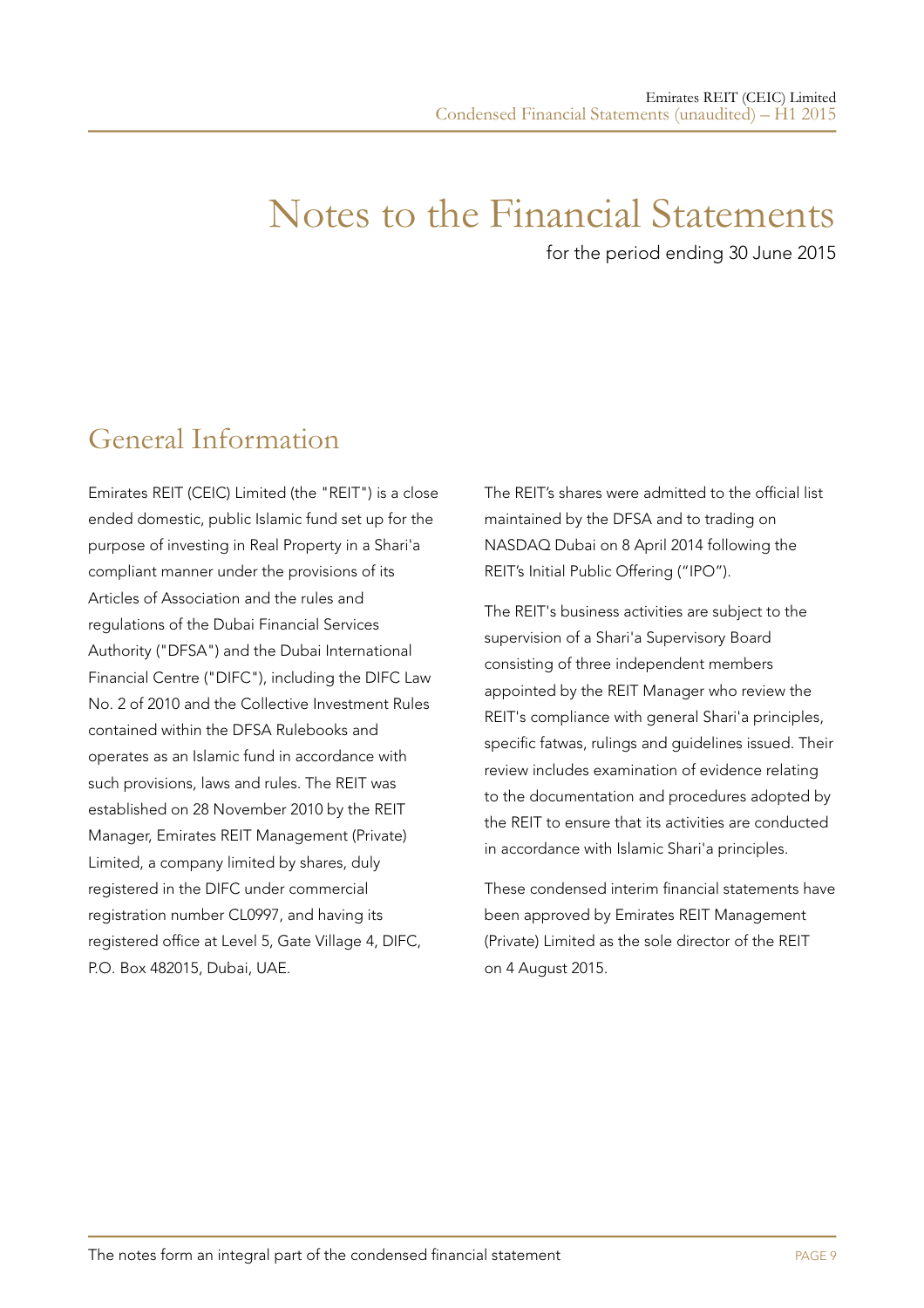# Basis of Preparation

These condensed interim financial statements for the six months ended 30 June 2015 have been prepared in accordance with International Accounting Standard 34 'Interim financial reporting', ("IAS 34"). These standards do not include all the information required for a complete set of financial statements. The condensed interim financial statements should be read in conjunction with the annual financial statements for the year ended 31 December 2014, which have been prepared in accordance with International Financial Reporting Standards ("IFRSs").

The REIT reports cash flows from operating

activities using the indirect method. Finance income received is presented within investing cash flows; finance expense paid is presented within financing cash flows.

The acquisitions of investment properties are disclosed as cash flows from investing activities because this most appropriately reflects the REIT's business activities.

#### Operating segments

For management purposes, the REIT is organised into one operating segment.

# Accounting Policies

The accounting policies applied in these condensed interim financial statements are consistent with those of the annual financial statements for the year ended 31 December 2014. There are no other IFRSs or IFRIC interpretations that are effective for the first time for the financial period beginning on or after 1 January 2015 that have a material impact on the REIT.

### Critical Accounting Estimates and Judgements

The preparation of condensed interim financial statements requires management to make judgements, estimates and assumptions that affect the application of accounting policies and the reported amounts of assets and liabilities, income and expense. Actual results may differ from these estimates.

In preparing these condensed interim financial statements, the significant judgement made by management in applying the REIT's accounting policies and the key source of estimation uncertainty for the period ended 30 June 2015 is as follows: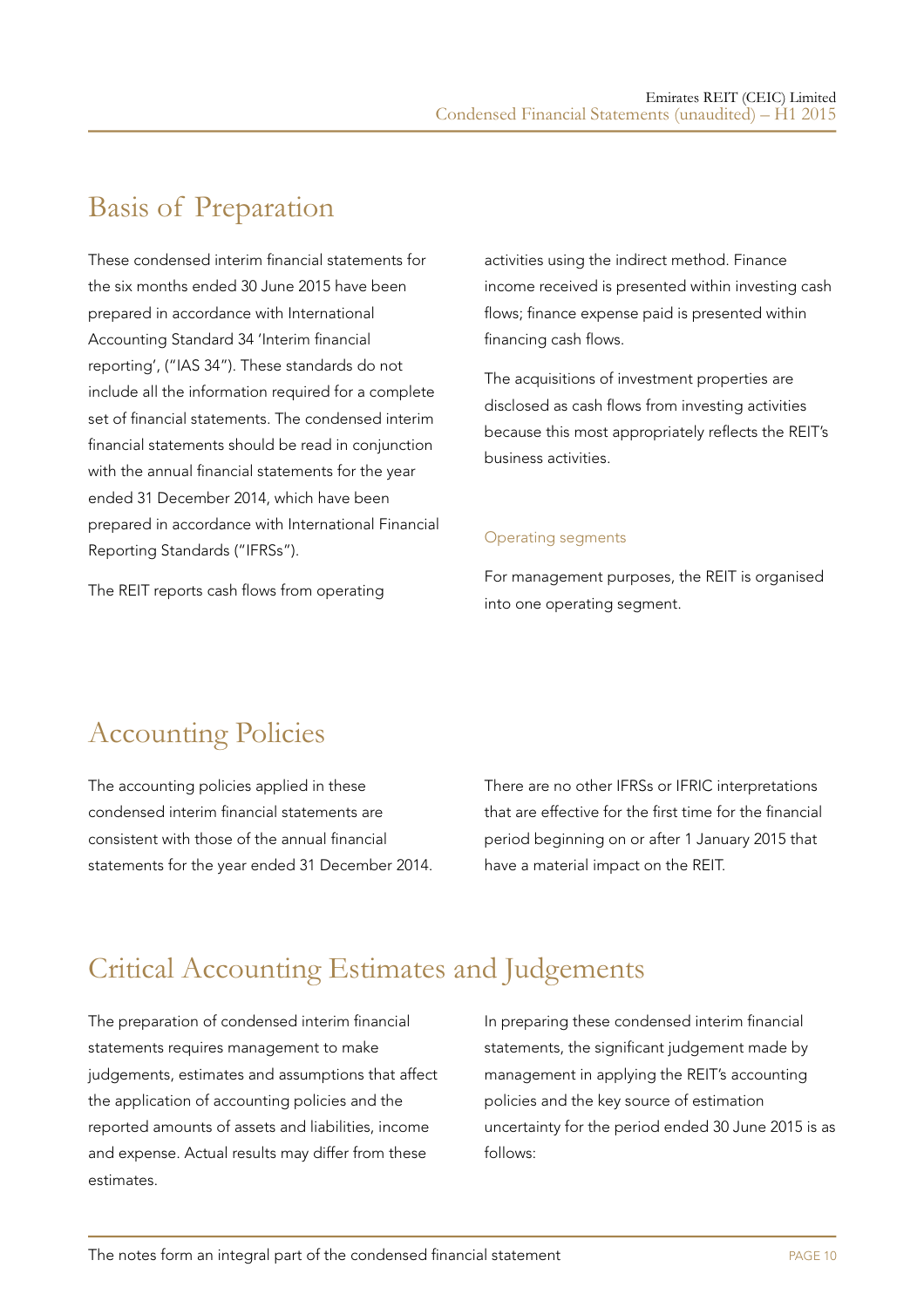#### Revaluation of investment property

The REIT carries its investment properties at fair value, with changes in fair value being recognised in the statement of comprehensive income. The REIT engaged independent valuation specialists who hold recognised and relevant professional qualifications and have relevant experience in the location and type of investment properties held, to determine the fair values of investment properties as at 30 June 2015. For six of the occupied investment properties, a valuation methodology based on the capitalisation method was used by calculating the net present value of expected future earnings.

The valuation method adopted for these properties is based on inputs that are not based on observable market data. Valuation for the remaining properties was based on sales comparison method by which value of each property is derived by comparing it with prices achieved from transactions in similar properties.

The determined fair value of the investment properties is most sensitive to the estimated yield, the stabilised occupancy rate as well as the operating expenses. The key assumptions used to determine the fair value of the investment properties and sensitivity analysis are further explained in Note 6.

### Financial Risk Management

#### Financial risk factors

The condensed interim financial statements do not include all financial risk management information and disclosures required in the annual financial statements; they should be read in conjunction with the REIT's annual financial statements as at 31 December 2014.

There have been no changes in the risk management policies since the year end.

#### Liquidity risk

Compared to the year end, there was no material change in the liquidity risk profile of the REIT.

#### Fair value measurement

#### Fair Value of Financial Instruments

Financial instruments comprise financial assets and financial liabilities.

Financial assets of the REIT include bank balances and cash, receivables and certain other assets. Financial liabilities of the REIT include Islamic financing facilities and accounts payable and certain other liabilities.

The fair values of financial instruments are not materially different from their carrying values as of the period end.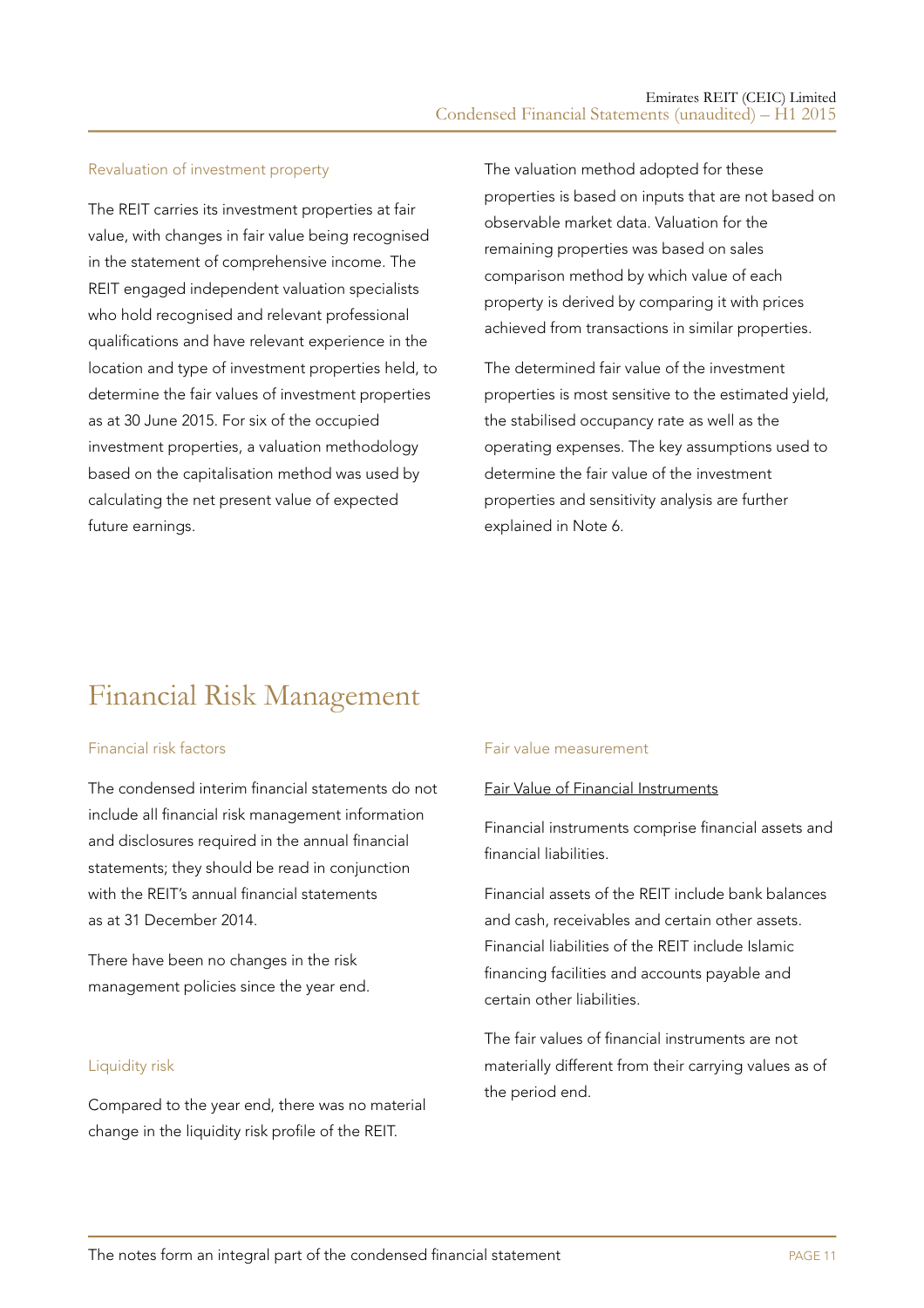### Investment Property

As at 30 June 2015, the REIT held investment properties amounting to USD 613,429,000 (30 June 2014: USD 559,653,000) and investment properties under re-development and fit-out amounting to USD 1,538,000 (30 June 2014: nil) in the real estate portfolio which comprises of seven properties (2014: seven properties) located in Dubai, UAE.

The movement in investment properties during the period is as follows:

#### Completed properties

|                                                             | <b>USD'000</b> |
|-------------------------------------------------------------|----------------|
| Balance at 1 January 2015                                   | 574,019        |
| Transfers from property under re-development and fit out    | 7,880          |
| Net unrealised gain on revaluation of investment properties | 31,530         |
| Balance at 30 June 2015                                     | 613,429        |
|                                                             | <b>USD'000</b> |
| Balance at 1 January 2014                                   | 323,131        |
| Acquisitions during the period                              | 208,428        |
| Addition to existing properties                             | 10             |
| Net unrealised gain on revaluation of investment properties | 28,084         |
| Balance at 30 June 2014                                     | 559,653        |

#### Properties under re-development and fit-out

|                                    | USD'000 |
|------------------------------------|---------|
| Balance at 1 January 2015          | 1,313   |
| Work in progress during the period | 8,105   |
| Transfer to completed property     | (7,880) |
| Balance at 30 June 2015            | 1,538   |
|                                    | USD'000 |
| Balance at 1 January 2014          |         |
| Work in progress during the period |         |
| Balance at 30 June 2014            |         |

One of the REIT's investment properties is constructed on a plot in Dubai which is under a concession agreement and another one is constructed on a plot which is under a land lease agreement. These agreements are for a period of 26.9 years and 43 years respectively.

A formal valuation of the REIT's investment property (excluding properties under redevelopment and fit-out) was performed by independent certified property valuers, on an open market basis as at 30 June 2015. Based on such valuations, the fair value of the investment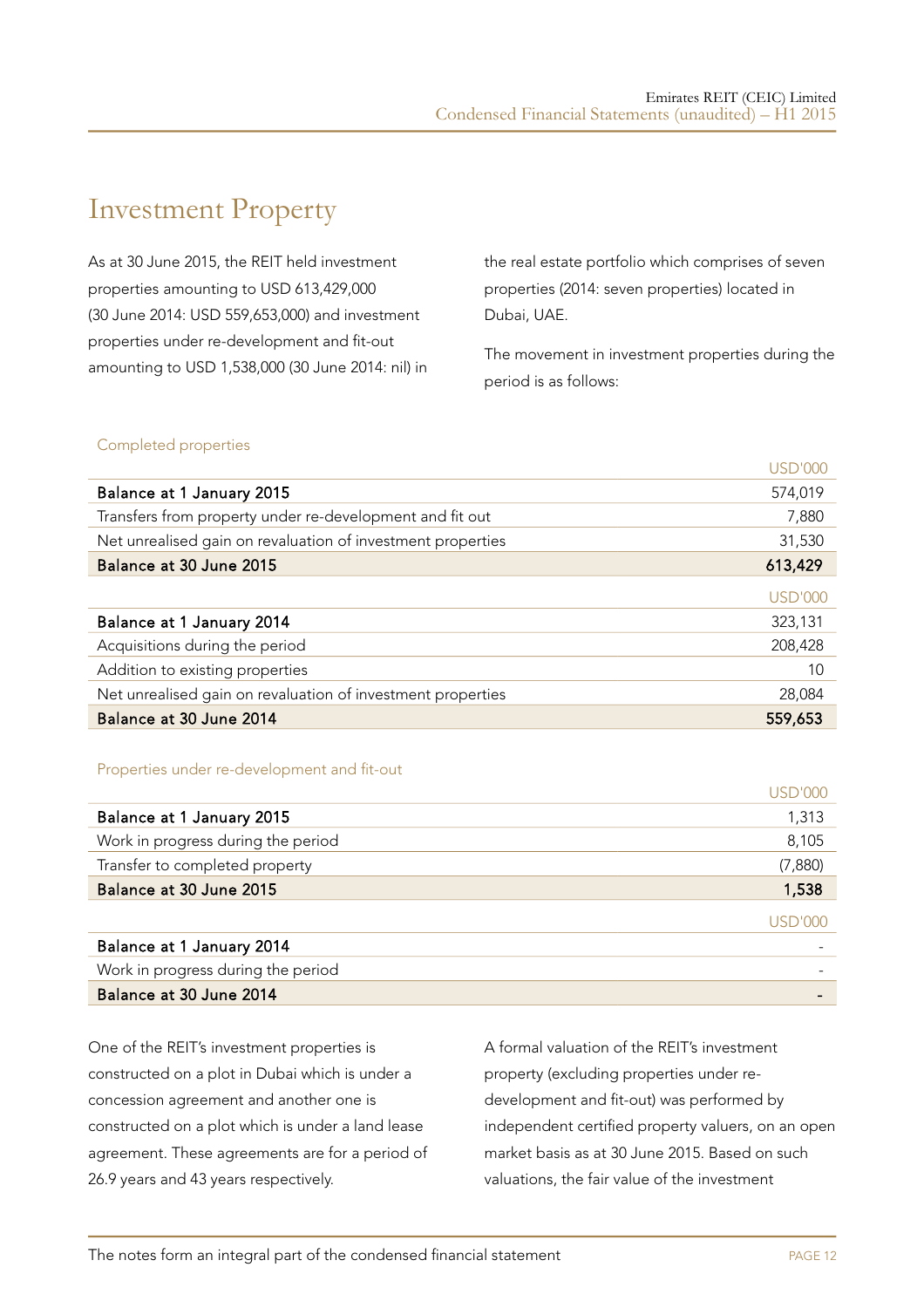property at 30 June 2015 was USD 613,429,395 (December 31 2014: USD 574,018,513). The valuations were based on an individual assessment, for each property type, of both the future earnings and the required yield. In assessing the future earnings of the properties, the REIT manager took into account potential changes in rental levels from each contract's rent and expiry dates compared with the estimated current market rent, as well as changes in occupancy rates and property costs.

The significant unobservable inputs used in arriving at fair values of investment properties are the stabilised occupancy rate, the equivalent yield and property operating expenses. The assumptions are applied on a property by property basis and vary depending on the specific characteristics of the property being valued.

The range in the main assumptions used in arriving at the fair value of investment properties are as follows:

|                               | 30 June 2015   | 30 June 2014  | 31 Dec. 2014  |
|-------------------------------|----------------|---------------|---------------|
| Stabilised occupancy rate (%) | $80 - 100$     | $80 - 100$    | $90 - 100$    |
| Equivalent yield (%)          | $8.62 - 9.50$  | $8.55 - 9.47$ | $8.62 - 9.50$ |
| Operating expenses (USD/sqft) | $6.75 - 15.44$ | $6.09 - 9.53$ | $577 - 1442$  |

Significant increases / (decreases) in estimated stabilised occupancy rate in isolation would result in a significantly higher / (lower) fair value of the properties. Significant increases / (decreases) in equivalent yield and operating expenses in isolation would result in a significantly lower / (higher) fair value.

Properties with a fair value of USD 344,219,983 (31 December 2014: USD 331,527,361) are mortgaged against Islamic financing facilities (Note 14).

# Receivables, prepayments and other assets

| <b>USD'000</b>                        | 30 June 2015 | 31 Dec. 2014 |
|---------------------------------------|--------------|--------------|
| Rental and service income receivables | 316          | 368          |
| Less: provision for doubtful debts    | (143)        | (106)        |
| Sub total                             | 173          | 262          |
|                                       |              |              |
| Prepayments                           | 1,471        | 1,243        |
| Security deposits                     | 149          | 113          |
| Other receivables                     | 438          | 570          |
| Total                                 | 2,231        | 2,188        |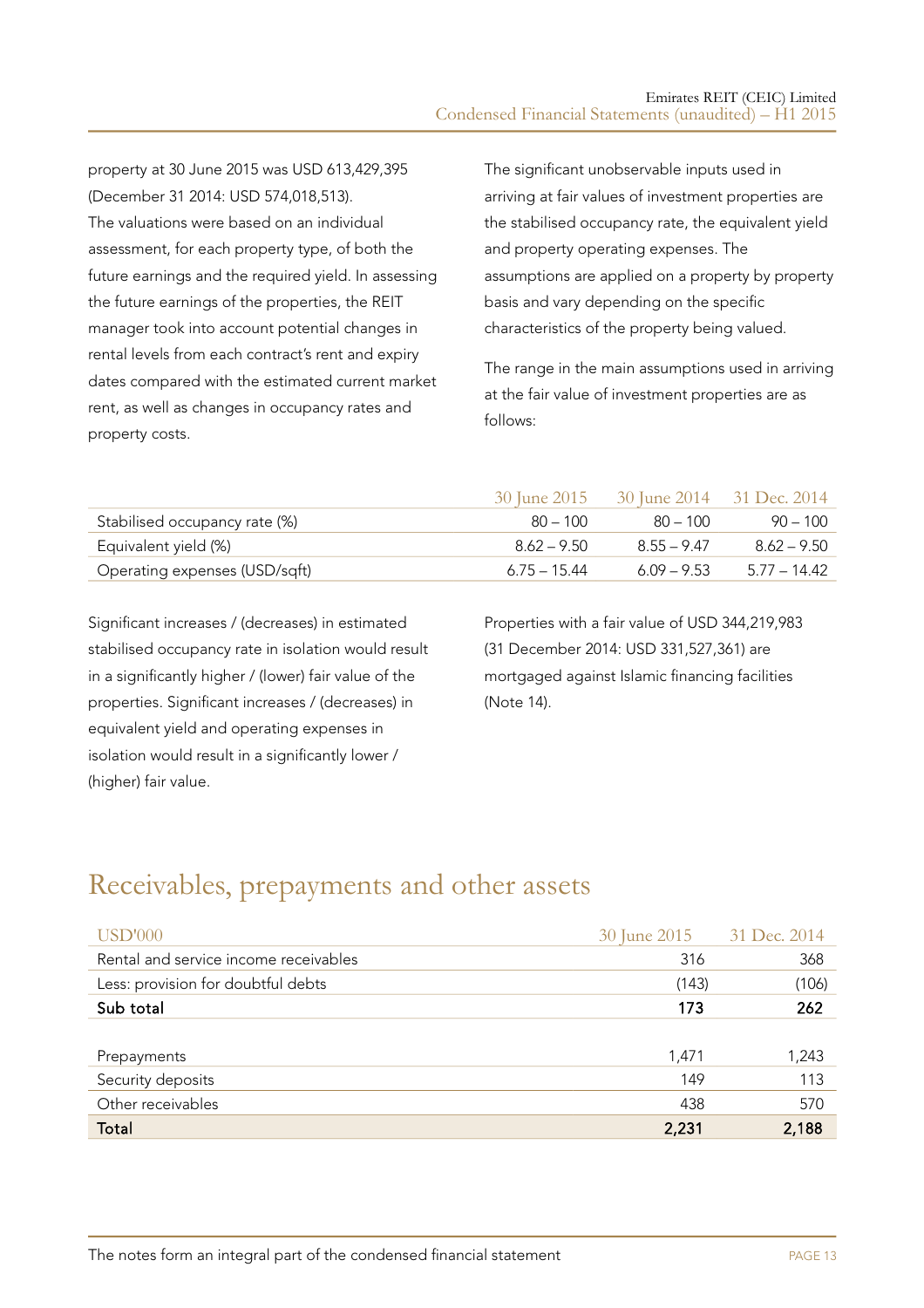# Share Capital

|                   | Number of       | <b>Ordinary Shares</b> | <b>Share</b> |         |
|-------------------|-----------------|------------------------|--------------|---------|
|                   | ordinary shares | Capital                | premium      | Total   |
|                   |                 | USD'000                | USD'000      | USD'000 |
| At 1 January 2015 | 299.620.541     | 299.621                | 59,393       | 359,014 |
| At 30 June 2015   | 299,620,541     | 299,621                | 59,393       | 359,014 |

|                             | Number of       | <b>Ordinary Shares</b> | <b>Share</b>   | Total          |
|-----------------------------|-----------------|------------------------|----------------|----------------|
|                             | ordinary shares | <b>USD'000</b>         | premium        | <b>USD'000</b> |
|                             |                 |                        | <b>USD'000</b> |                |
| At 1 January 2014*          | 151,642,600     | 151,643                | 13,970         | 165,613        |
| Proceeds from shares issued | 147,977,941     | 147,978                | 45,423         | 193,401        |
| At 30 June 2014             | 299,620,541     | 299,621                | 59,393         | 359,014        |

\* On 26 January 2014, the shareholders approved the sub-division of each issued and un-issued Investor Share of USD 100 each in the capital of the Emirates REIT into 100 Investor Shares with a par value of USD 1 each. Investor Shares were renamed ordinary Shares. The total number of ordinary shares in issue following the share split was 151,642,600. The number of shares at the opening balance as at 1 January 2014 has been adjusted to reflect the share split.

The authorised share capital of the REIT is USD 10,000,000,100 and is divided into:

(i) one Manager Share with a par value of USD 100; and

(ii) 10,000,000,000 ordinary shares with a nominal par value of USD 1 per share.

No new shares have been issued in the period.

### Share Premium

Share premium includes an amount of USD 53,272,059 relating to the issue of new shares in connection with the REIT's Initial Public Offering (IPO) and an amount of USD 7,848,986 relating to IPO costs deducted from share premium.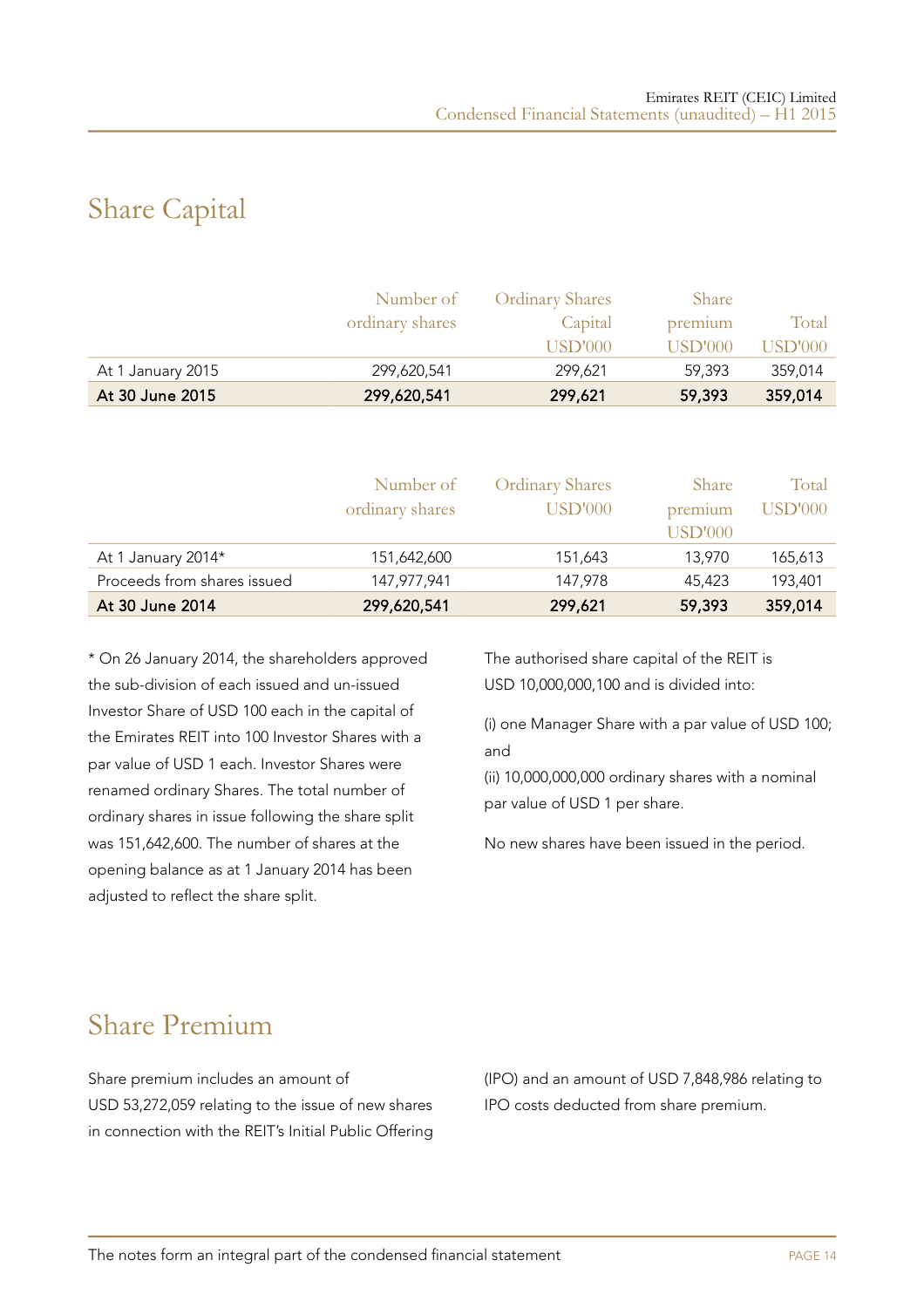# **Dividends**

The REIT's shareholders approved a final dividend at the annual general meeting on 21 June 2015 in relation to the year ended 31 December 2014 of USD 0.04 per ordinary share. The total dividend amounted to USD 11,984,821 to shareholders on the register at 16 June 2015.

In January 2015, the REIT paid an interim dividend in respect of the year ended 31 December 2014 of USD 0.04 per ordinary share amounting to a total interim dividend of USD 11,984,821 to shareholders on the register as at 21 January 2015. For the year ended 31 December 2013 , the REIT's shareholders approved a final dividend of USD 0.05 per ordinary share at the annual general meeting on 22 June 2014. The total amounted to USD 14,981,027 which as paid to those shareholders on the shareholder register on 18 June 2014.

# Earnings per share ("EPS")

Basic and diluted EPS is calculated by dividing the net profit for the period attributable to ordinary equity holders of the REIT by the weighted average number of ordinary shares outstanding during the period.

The calculation of the weighted average number of shares in the period ended 30 June 2014 has been adjusted to reflect the 100 for 1 share split detailed in Note 8. EPS for the period ended 30 June 2014 has been presented on the basis that the share split took place at the beginning of the reporting period.

| - USD                                                    | 30 June 2015 | 30 June 2014 |
|----------------------------------------------------------|--------------|--------------|
| Profit attributable to ordinary shareholders             | 35.111.718   | 34,150,277   |
| Weighted average number of ordinary shares for basic EPS | 299,620,541  | 216,691,755  |

The REIT has no share options outstanding at the period end and therefore the basic and diluted EPS are the same.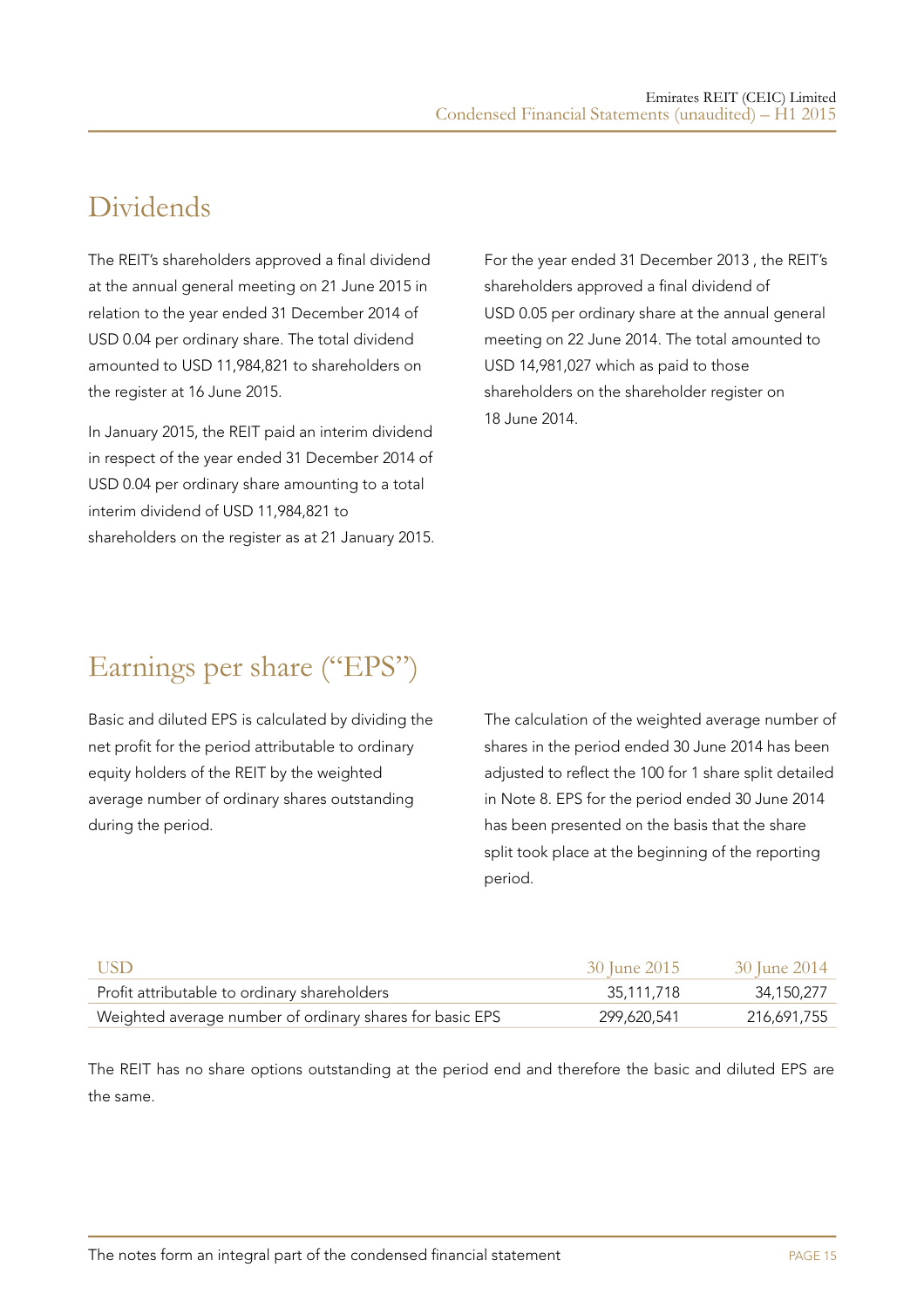# Zakat

Zakat is payable by the shareholders based on their share of the net assets of the REIT at the end of every reporting period. The REIT is not liable to pay Zakat.

### Related Party Transactions and Balances

Related parties represent the REIT Manager, associated companies, shareholders, directors and key management personnel of the REIT Manager, and entities controlled, jointly controlled or significantly influenced by such parties. Pricing

policies and terms of these transactions are approved by the REIT Manager.

There have been no changes identified in related parties since the year end.

### Related Party transactions

| <b>USD'000</b>                                   | 30 June 2015 | 30 June 2014 |
|--------------------------------------------------|--------------|--------------|
| Emirates REIT Management (Private) Limited       |              |              |
| Management fee                                   | 4,617        | 3,417        |
| Performance fee                                  | 1,087        | 617          |
| Dubai Islamic Bank (P.J.S.C.)                    |              |              |
| Rental and service income                        | 160          | 104          |
| Dar Al Shari'a Legal & Financial Consultancy LLC |              |              |
| Professional fees                                | 63           | 59           |
| Deyaar Facilities Management LLC                 |              |              |
| Property expenses                                | (16)         | 64           |
| Due to related parties comprises                 |              |              |
| <b>USD'000</b>                                   | 30 June 2015 | 31 Dec. 2014 |
| Emirates REIT Management (Private) Limited       | 1,128        | 314          |
| Dar Al Shari'a Legal & Financial Consultancy LLC | 54           | 72           |
| Deyaar Facilities Management LLC                 |              | 58           |
| Total                                            | 1,183        | 444          |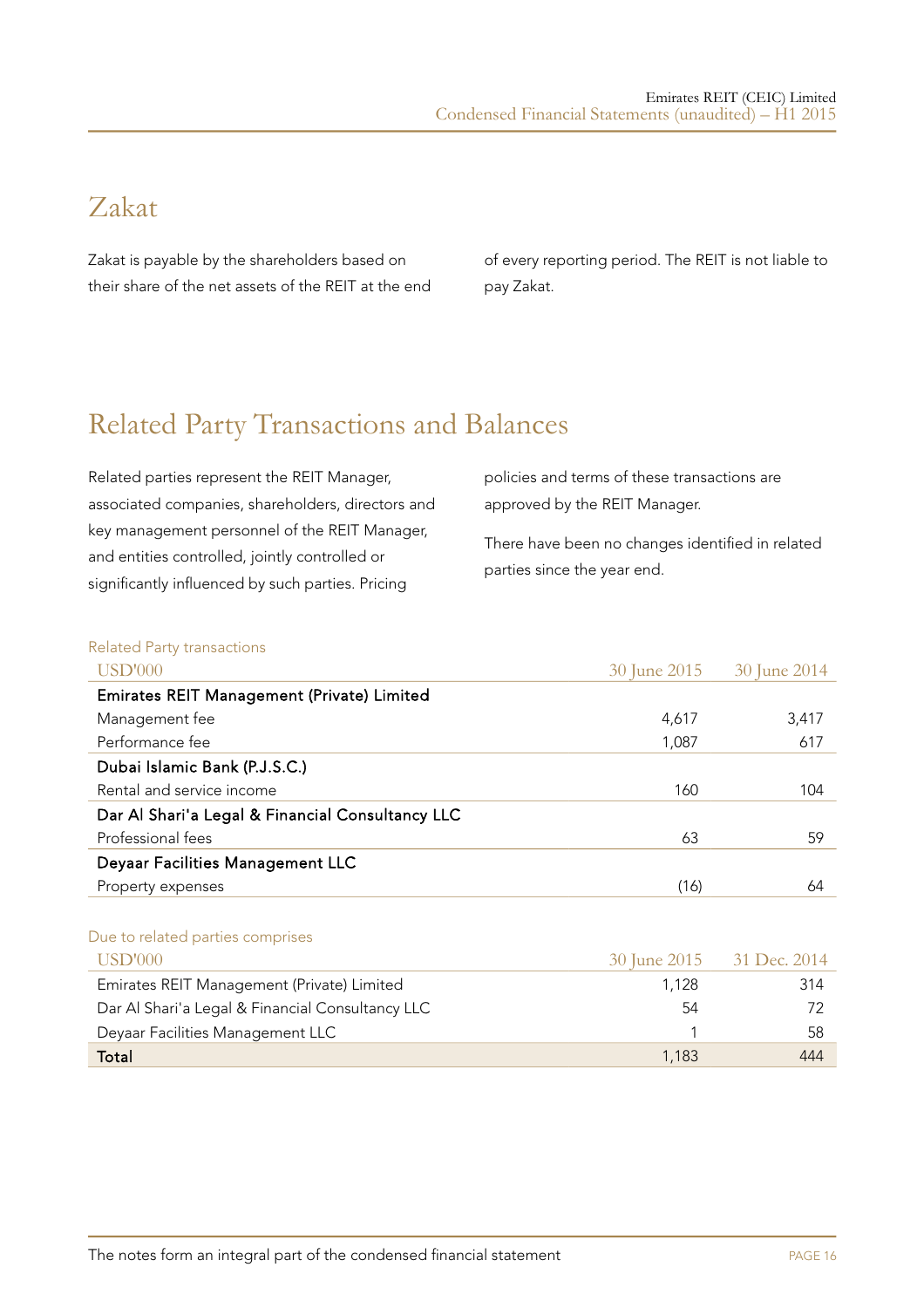### Islamic Financing

| $\text{USD'000}$ | 30 June 2015 | 31 Dec. 2014 |
|------------------|--------------|--------------|
| Current          | 19.417       | 16,486       |
| Non-Current      | 150.653      | 136,697      |
| Total            | 170,070      | 153,183      |

On 15 January 2015 Emirates REIT increased its financing with Ajman Bank PJSC to USD 50,367,546 (AED 185,000,000) resulting in the receipt of additional gross funds of USD 25,932,232 (AED 95,249,088) secured by the way of mortgage on the GEMS World Academy. The terms of the financing facility remains at a profit rate of 3 month

EIBOR + 2.5% (no minimum rate) with the full amount of the total borrowings being fully amortised over 10 years commencing from 15 January 2015.

# Accounts Payables and Other Liabilities

| <b>USD'000</b>                      | 30 June 2015 | 31 Dec. 2014 |
|-------------------------------------|--------------|--------------|
| Tenant deposits payable             | 2,880        | 2,450        |
| Payable against investment property | 2,720        | 900          |
| Accrued expenses                    | 2,481        | 2,487        |
| Service fee received in advance     | 2,136        | 1,796        |
| Rent received in advance            | 1,127        | 827          |
| Performance fee accrued             | 1,087        | 301          |
| Administration fee payable          | 61           | 40           |
| Management fee payable              | 41           | 13           |
| Other payables                      | 91           | 116          |
|                                     | 12,624       | 8,930        |

Included in the above accounts are balances due to related parties amounting to USD 1,183,000 (31 December 2014: USD 444,195) (Note 13)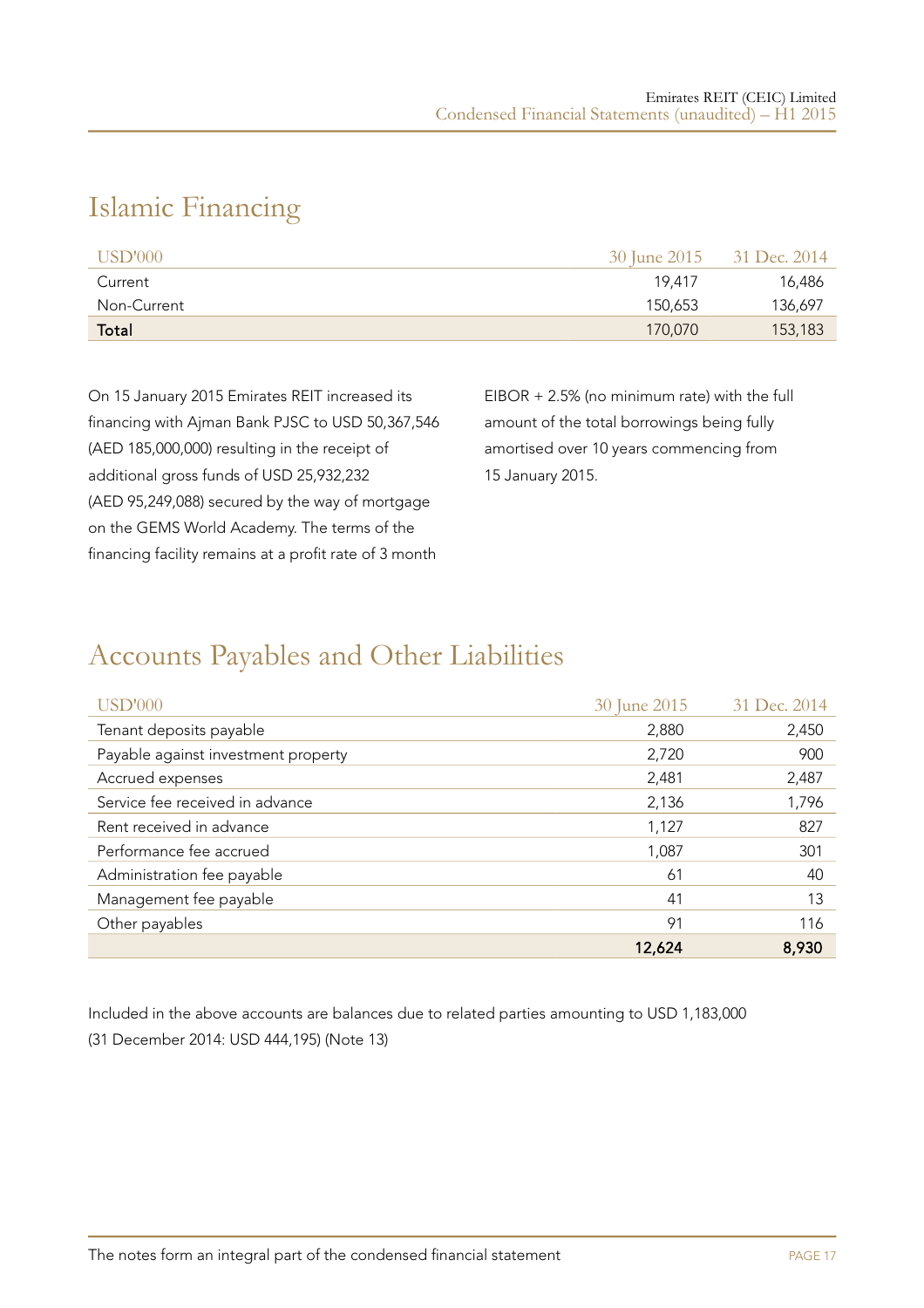### **Commitments**

#### Capital commitments

As of 30 June 2015, the REIT had capital commitments of USD 449,225 (2014: none). In addition, on 6 July 2015 the REIT has entered into an agreement for a further USD 2,913,150 relating to fit out of further floors at Index Tower.

#### Operating lease commitments – REIT as lessee

The REIT has entered into a land lease on a property. This lease has an unexpired lease term of 41.4 years (31 December 2014: 41.9 years) with mutual renewal option included in some of the contracts. There are no restrictions placed upon the REIT by entering into these leases.

The REIT's commitments under non-cancellable operating leases are:

#### Operating lease commitments – REIT as lessee

| USD'000                                     | 30 June 2015 | 31 Dec. 2014 |
|---------------------------------------------|--------------|--------------|
| Within one year                             | 1.251        | 1,251        |
| After one year but not more than five years | 5,005        | 5,005        |
| More than five years                        | 28,155       | 28,780       |
|                                             | 34,411       | 35,036       |

#### Operating lease commitments – REIT as lessor

The REIT has entered into commercial property leases on certain properties. These leases have an average unexpired lease term of 7.9 years (2014: 8.8 years) with mutual renewal option included in some of the contracts. There are no restrictions

placed upon the REIT by entering into these leases.

The REIT's future minimum rentals receivables under non-cancellable operating leases as lessor are:

#### Operating lease commitments – REIT as lessor

| USD'000                                     | 30 June 2015 | 31 Dec. 2014 |
|---------------------------------------------|--------------|--------------|
| Within one year                             | 33,213       | 31,597       |
| After one year but not more than five years | 69.777       | 74,276       |
| More than five years                        | 241,548      | 246,863      |
|                                             | 344,538      | 352,736      |